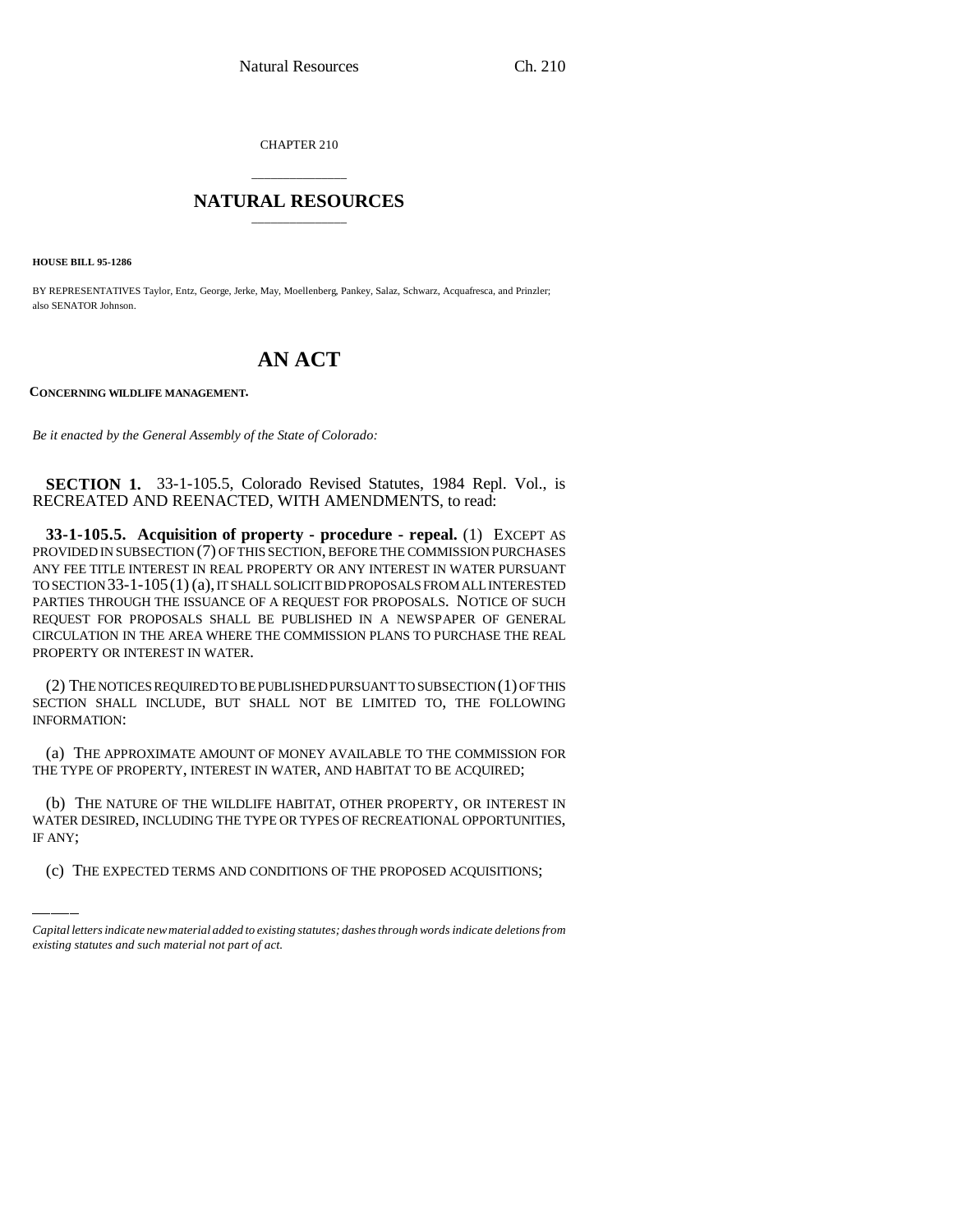(d) THE NAME, ADDRESS, AND PHONE NUMBER OF A CONTACT PERSON EMPLOYED BY THE DIVISION WHO SHALL BE RESPONSIBLE FOR PROVIDING FURTHER INFORMATION RELATING TO THE BID PROCESS TO ANY INTERESTED PARTY;

(e) THE DEADLINES FOR THE SUBMISSION OF PROPOSALS AND THE ADDRESS WHERE PROPOSALS ARE TO BE SENT; AND

(f) ANY OTHER INFORMATION DEEMED RELEVANT BY THE COMMISSION.

(3) ALL PROPOSALS RECEIVED BY THE COMMISSION SHALL BE OPENED IN A MANNER WHICH IS DESIGNED TO PREVENT THE DISCLOSURE OF THE OFFERING PRICE INFORMATION CONTAINED IN SUCH PROPOSALS TO COMPETING BIDDERS. ONCE A SUCCESSFUL BIDDER HAS BEEN SELECTED AND THE ACQUISITION IS COMPLETED, THE ACQUISITION PRICE AND ANY OTHER INFORMATION DEEMED RELEVANT BY THE COMMISSION SHALL BE MADE AVAILABLE TO THE PUBLIC.

(4) THE COMMISSION, OR ITS DESIGNEE, MAY CONDUCT DISCUSSIONS WITH ANY PERSON WHO SUBMITS A PROPOSAL PURSUANT TO THIS SECTION FOR THE PURPOSE OF CLARIFYING WHETHER THE BIDDER IS RESPONSIVE TO, OR HAS A FULL UNDERSTANDING OF, THE SOLICITATION REQUIREMENTS. THE COMMISSION, OR ITS DESIGNEE, SHALL, AT THE REQUEST OF ANY PERSON MAKING A PROPOSAL, UNLESS IT DEEMS SUCH PROPOSAL NONRESPONSIVE TO THE BID SOLICITATION, ASSIST SUCH PERSON IN RESTRUCTURING THE PROPOSAL FOR THE PURPOSE OF MAKING THE MOST ATTRACTIVE POSSIBLE PROPOSAL. BIDDERS SHALL BE ACCORDED FAIR AND EQUAL TREATMENT WITH RESPECT TO ANY OPPORTUNITY FOR DISCUSSION AND REVISION OF PROPOSALS. THE COMMISSION, OR ITS DESIGNEE, SHALL NOT DISCLOSE ANY INFORMATION REGARDING THE OFFERING PRICES OF OTHER PROPOSALS DURING THE COURSE OF SUCH DISCUSSIONS. BIDDERS MAY SUBMIT REVISIONS TO PROPOSALS AFTER THE INITIAL SUBMISSION OF THE PROPOSAL, SO LONG AS SUCH REVISIONS ARE MADE PRIOR TO THE DATE LISTED IN THE REQUEST FOR PROPOSALS FOR FINAL SUBMISSION OF ALL PROPOSALS. THE COMMISSION HAS THE RIGHT TO REJECT ANY AND ALL BIDS.

(5) THE COMMISSION SHALL EVALUATE THE PROPOSALS BASED ON THE FOLLOWING CRITERIA:

(a) WHETHER THE ABILITY OF THE COMMISSION TO ATTAIN THE GOALS ESTABLISHED IN THE LONG-RANGE PLAN OF THE DIVISION IS ENHANCED BY THE ACQUISITION OF THE PROPERTY OR INTEREST IN WATER;

(b) WHETHER THE ACQUISITION RESULTS IN THE ESTABLISHMENT OF ADDITIONAL WILDLIFE HABITAT OR IN THE POTENTIAL FOR ADDITIONAL HABITAT THROUGH THE USE OF HABITAT IMPROVEMENT METHODS;

(c) WHETHER THE ACQUISITION WILL IMPROVE ACCESS TO OTHER PUBLIC LANDS;

(d) WHETHER ADDITIONAL WILDLIFE-ORIENTED RECREATIONAL OPPORTUNITIES WILL RESULT FROM THE ACQUISITION;

(e) THE SIZE AND LOCATION OF THE PROPERTY OR INTEREST IN WATER, INCLUDING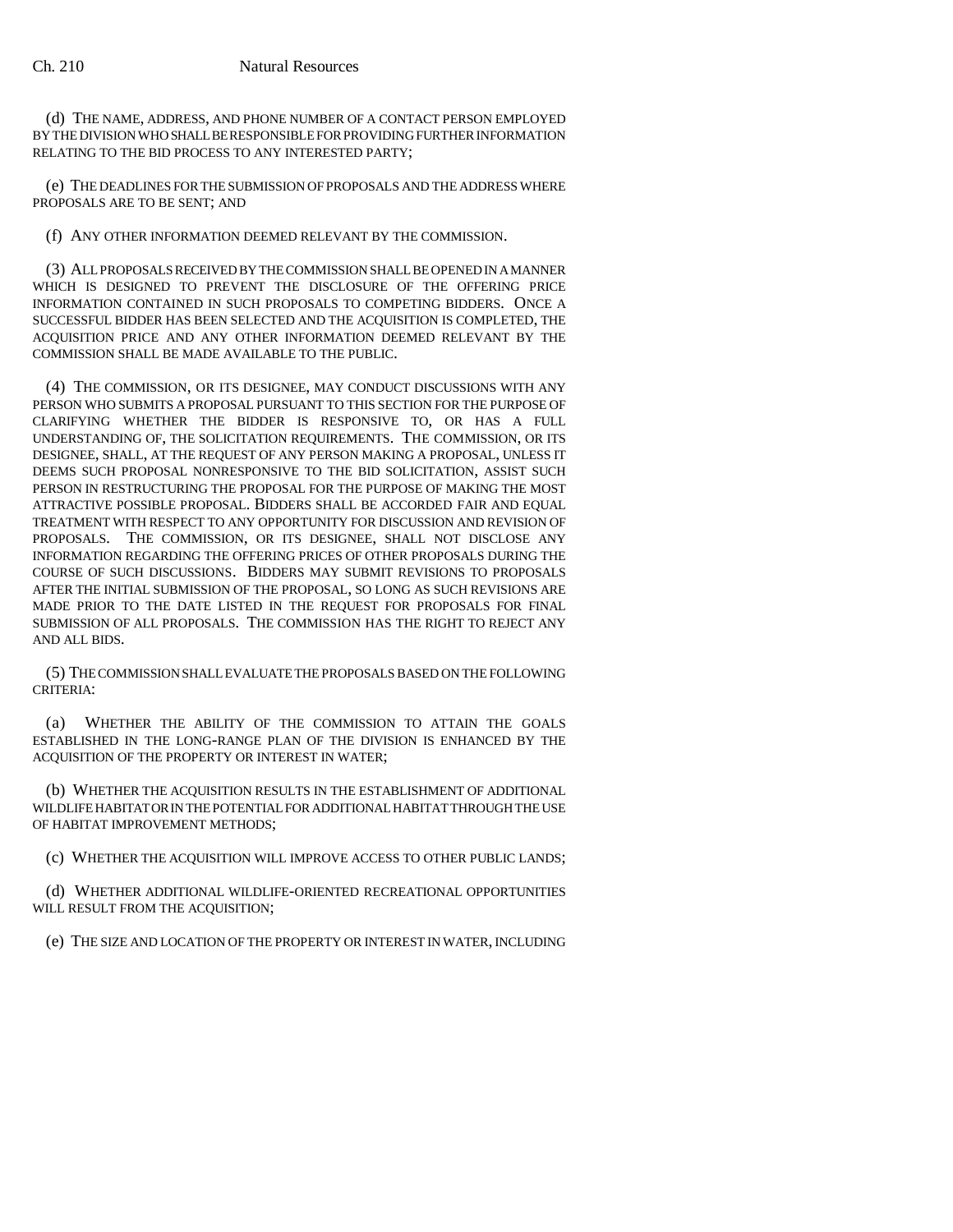THE PROXIMITY OF THE PROPERTY OR INTEREST IN WATER TO OTHER PROPERTY CONTROLLED BY THE DIVISION; AND

(f) SUCH OTHER CRITERIA AS THE COMMISSION MAY ESTABLISH.

(6) PRIOR TO ACCEPTANCE OF PROPOSALS BY THE COMMISSION, SAID PROPOSALS MUST BE REVIEWED BY BOARDS OF COMMISSIONERS OF COUNTIES WITH LANDS OR WATER INCLUDED IN THE PROPOSALS.

(7) THE COMMISSION MAY DECIDE NOT TO USE THE BID PROCESS ESTABLISHED IN THIS SECTION WHEN THE PROPERTY OR INTEREST IN WATER BEING PURCHASED IS LOCATED IN SUCH PROXIMITY TO OTHER PROPERTY CONTROLLED BY THE DIVISION THAT, IN THE JUDGMENT OF THE COMMISSION, THE BID PROCESS WOULD NOT BE EFFECTIVE, OR WHEN THE PROPERTY OR INTEREST IN WATER TO BE PURCHASED IS OFFERED THROUGH FORECLOSURE, RECEIVERSHIP, OR AUCTION, OR WHEN THE PROPERTY OR INTEREST IN WATER IS TO BE PURCHASED FROM ANOTHER GOVERNMENTAL ENTITY. IN THE EVENT THAT THE BID PROCESS IS NOT USED, THE PURCHASE OF ANY FEE TITLE INTEREST IN REAL PROPERTY OR ANY INTEREST IN WATER SHALL BE APPROVED BY THE GENERAL ASSEMBLY ACTING BY BILL.

(8) THE COMMISSION MAY ADOPT SUCH RULES AS ARE NECESSARY TO IMPLEMENT THE ACQUISITION PROCESS ESTABLISHED IN THIS SECTION.

(9) THE COMMISSION SHALL INCLUDE IN ITS ANNUAL REPORT, WHICH REPORT SHALL BE SUBMITTED TO THE CAPITAL DEVELOPMENT COMMITTEE AND TO THE AGRICULTURE, LIVESTOCK, AND NATURAL RESOURCES COMMITTEE OF THE HOUSE OF REPRESENTATIVES AND THE AGRICULTURE, NATURAL RESOURCES, AND ENERGY COMMITTEE OF THE SENATE, A LISTING OF ALL ACQUISITIONS OF REAL PROPERTY OR INTERESTS IN WATER MADE PURSUANT TO THE PROVISIONS OF THIS SECTION. SUCH REPORT SHALL DESCRIBE ALL PROPERTY AND INTERESTS IN WATER ACQUIRED SINCE JULY 1, 1992, THE ACQUISITION COST OF EACH SUCH PROPERTY OR INTEREST IN WATER, AND THE APPRAISED VALUE OF EACH SUCH PROPERTY OR INTEREST IN WATER, AND SHALL CONTAIN A DESCRIPTION OF ALL PENDING ACQUISITIONS OF PROPERTY AND INTERESTS IN WATER.

(10) THIS SECTION IS REPEALED, EFFECTIVE JULY 1, 2000.

**SECTION 2.** 33-1-105 (1) (a) and (3), Colorado Revised Statutes, 1984 Repl. Vol., as amended, are amended to read:

**33-1-105. Powers of commission.** (1) The commission has power to:

(a) (I) Acquire by gift, transfer, devise, lease, purchase, or long-term operating agreement such land and water, or interest in land and water, as in the judgment of the commission may be necessary, suitable, or proper for wildlife purposes or for the preservation or conservation of wildlife. The term "interest in land and water", as used in this section, means any and all rights and interests in land, including but not limited to fee title interests, future interests, easements, covenants, and contractual rights. Every such interest in land and water held by the commission when properly recorded shall run with the land or water to which it pertains for the benefit of the citizens of this state and may be protected and enforced by the commission in the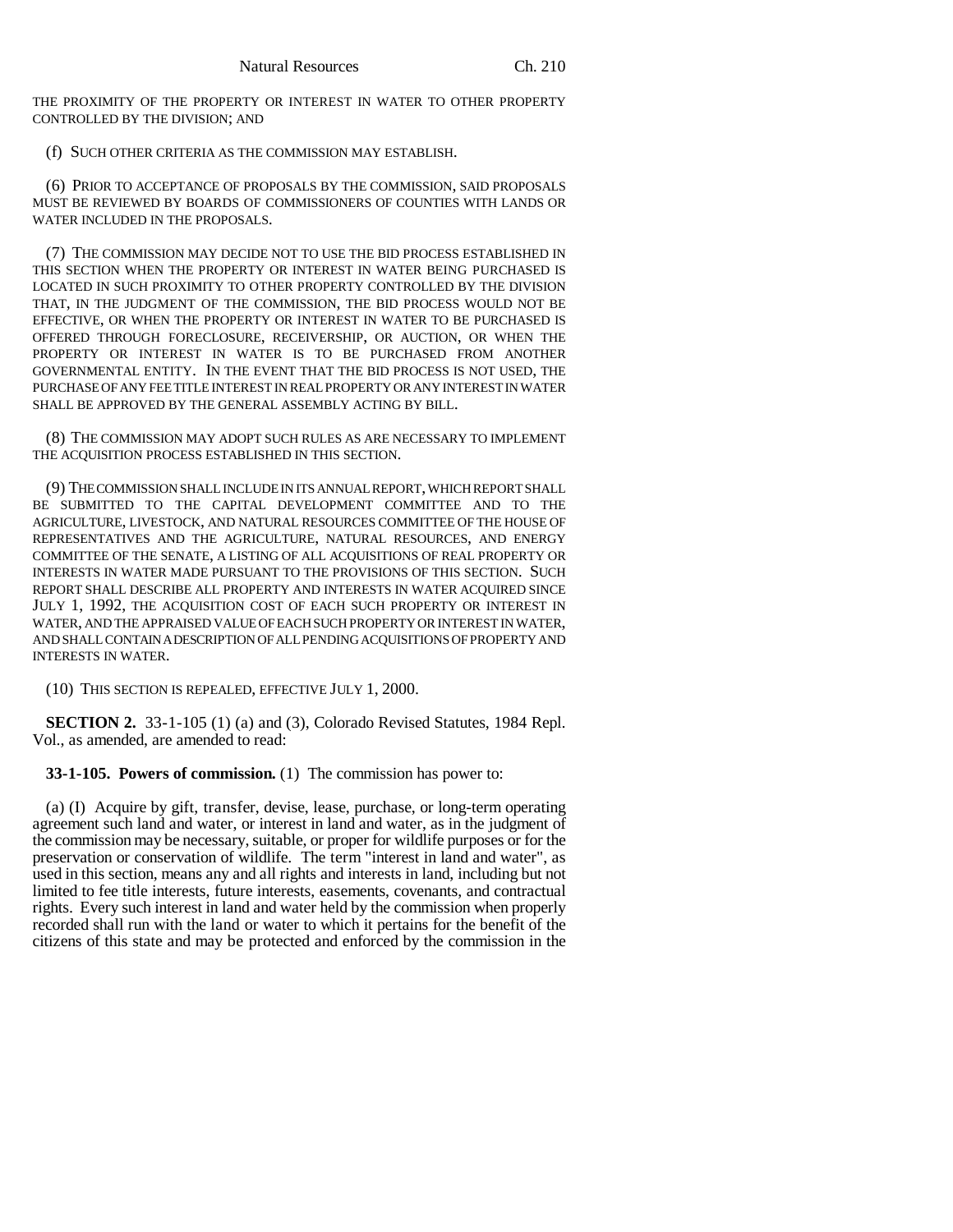## Ch. 210 Natural Resources

district court of the county in which the land or water, or any portion thereof, is located. Game cash funds shall not be expended for water development projects except in those projects specifically authorized by the commission. Whenever the commission purchases any fee title interest in land or water as authorized by this section, it shall follow the procedures established in section 33-1-105.5.

(II) THIS PARAGRAPH (a) IS REPEALED, EFFECTIVE JULY 1, 2000.

(3) (a) In the event that the commission plans to acquire the fee title to any real property or to acquire an easement for a period to exceed twenty-five years or at a cost to exceed one hundred thousand dollars or to enter into any lease agreement for the use of real property for a period to exceed twenty-five years or at a cost to exceed one hundred thousand dollars, or to sell or otherwise dispose of the fee title to any real property which has a market value in excess of one hundred thousand dollars, the commission shall first submit a report to the capital development committee which outlines the anticipated use of the real property, the maintenance costs related to the property, the current value of the property, any conditions or limitations which may restrict the use of the property, and, in the event real property is acquired, the potential liability to the state which will result from such acquisition. The capital development committee shall review the reports submitted by the commission and make recommendations to the commission concerning the proposed land transaction within thirty days from the day on which the report is received. The commission shall not complete such transaction without considering the recommendations of the capital development committee, if such recommendations are timely made.

(b) THIS SUBSECTION (3) IS REPEALED, EFFECTIVE JULY 1, 2000.

**SECTION 3.** Article 1 of title 33, Colorado Revised Statutes, 1984 Repl. Vol., as amended, is amended BY THE ADDITION OF A NEW SECTION to read:

**33-1-122. Wildlife legislative interim committee - repeal.** (1) IN ADDITION TO ANY OTHER INTERIM COMMITTEES, THERE IS ESTABLISHED THE WILDLIFE LEGISLATIVE INTERIM COMMITTEE THAT IS CREATED TO REVIEW THE OPERATIONS OF THE DIVISION, DIRECTOR, AND COMMISSION AND TO MAKE RECOMMENDATIONS TO THE GENERAL ASSEMBLY CONCERNING CHANGES TO SUCH OPERATIONS. THE GENERAL ASSEMBLY RECOGNIZES THAT SIGNIFICANT STATEWIDE ISSUES AND CONCERNS EXIST AND HAVE BEEN EXPRESSED BY MEMBERS OF THE PUBLIC WITH VARIOUS INTERESTS REGARDING THE ROLES, RESPONSIBILITIES, AND CHAIN OF AUTHORITY OF THE DIVISION, DIRECTOR, AND COMMISSION. THE ISSUES ADDRESSED BY THE COMMITTEE SHALL INCLUDE, BUT ARE NOT LIMITED TO, THE FOLLOWING:

- (a) THE DUTIES OF THE DIVISION, DIRECTOR, AND COMMISSION;
- (b) THE BUDGET PROCESS OF THE DIVISION AND DIRECTOR;
- (c) THE ACQUISITION OF PROPERTY;
- (d) ENDANGERED OR THREATENED SPECIES OR SUBSPECIES;

(e) AUTHORITIES AND RESPONSIBILITIES RELATING TO THE DIVISION, DIRECTOR, AND COMMISSION;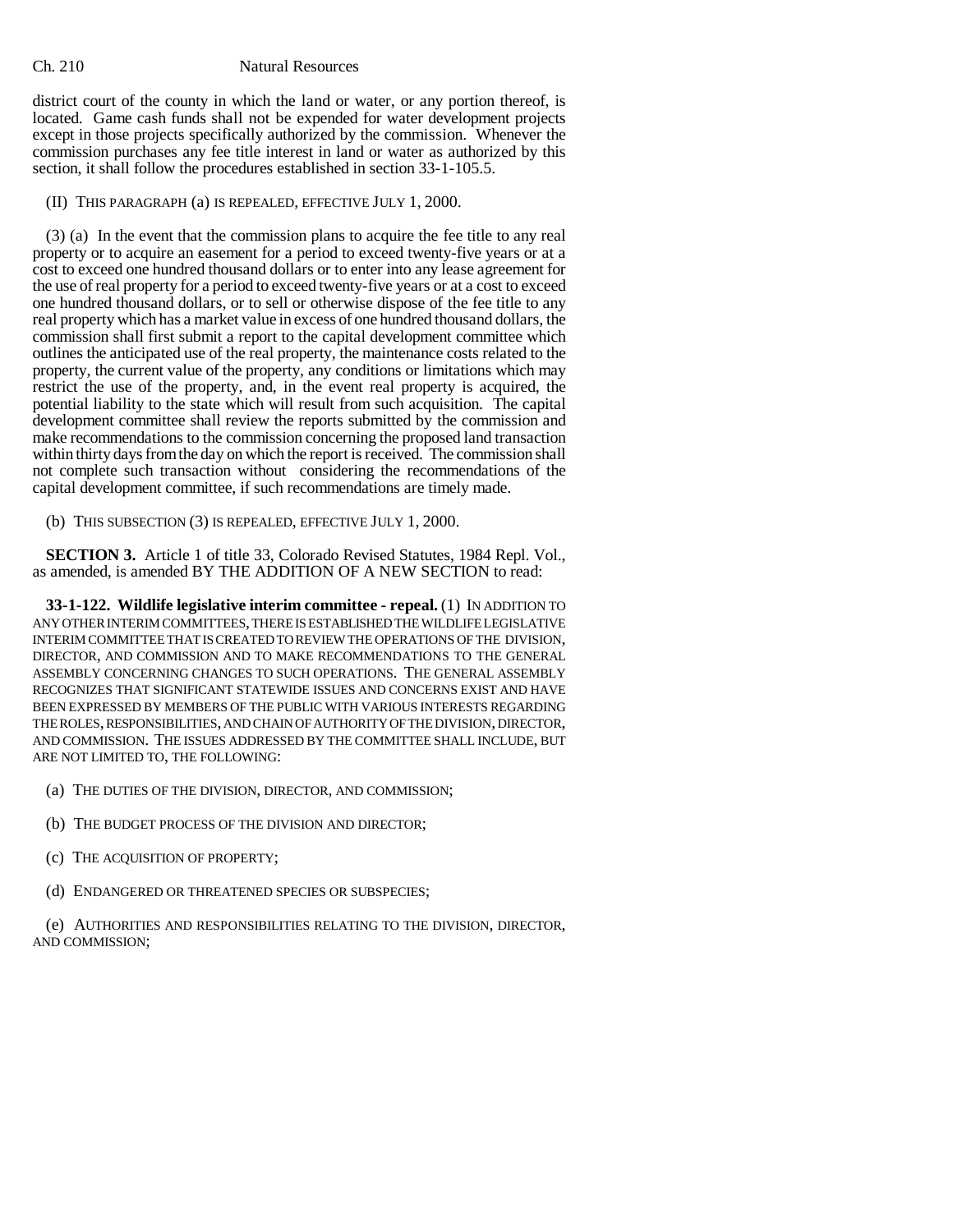(f) THE RECOMMENDATIONS INCLUDED IN THE MOST RECENT PERFORMANCE REVIEW AUDIT OF THE DIVISION BY THE STATE AUDITOR;

(g) THE STATUS AND RECOMMENDATIONS OF THE DIVISION'S CURRENT MANAGEMENT REVIEW, AS AVAILABLE;

(h) GAME DAMAGE;

(i) IMPACT OF THE STATE PERSONNEL SYSTEM ON THE MANAGEMENT OF THE DIVISION.

(2) THE COMMITTEE SHALL BE COMPOSED OF THE FOLLOWING FOURTEEN MEMBERS:

(a) SEVEN MEMBERS OF THE SENATE COMMITTEE OF REFERENCE THAT DEALS WITH AGRICULTURE AND NATURAL RESOURCES;

(b) SEVEN MEMBERS OF THE HOUSE OF REPRESENTATIVES WHO ARE APPOINTED BY THE SPEAKER OF THE HOUSE OF REPRESENTATIVES, NO MORE THAN FIVE OF WHOM ARE FROM THE SAME POLITICAL PARTY.

(3) THE COMMITTEE SHALL MAKE FINDINGS AND RECOMMENDATIONS REGARDING THE ISSUES REVIEWED UNDER THIS SECTION, INCLUDING BUT NOT LIMITED TO, ANY NECESSARY LEGISLATION AND SHALL SUBMIT A WRITTEN REPORT ON THE COMMITTEE'S FINDINGS AND RECOMMENDATIONS TO THE GENERAL ASSEMBLY ON OR BEFORE NOVEMBER 15, 1995. LEGISLATION RECOMMENDED BY THE COMMITTEE SHALL BE TREATED AS LEGISLATION RECOMMENDED BY ANY OTHER LEGISLATIVE INTERIM COMMITTEE FOR PURPOSES OF ANY INTRODUCTION DEADLINES OR BILL LIMITATIONS IMPOSED BY THE JOINT RULES OF THE SENATE AND THE HOUSE OF REPRESENTATIVES.

(4) THE COMMITTEE SHALL MEET AT LEAST THREE TIMES TO FULFILL ITS RESPONSIBILITIES UNDER THIS SECTION, INCLUDING MEETINGS AS NECESSARY WITH REPRESENTATIVES OF THE DIVISION, DIRECTOR, AND COMMISSION AND TO PROVIDE OPPORTUNITIES FOR THE PRESENTATION OF TESTIMONY BY ANY INTERESTED INDIVIDUALS.

(5) MEMBERS OF THE COMMITTEE SHALL BE REIMBURSED FOR NECESSARY EXPENSES IN CONNECTION WITH THE PERFORMANCE OF THEIR DUTIES AND SHALL BE PAID THE SAME PER DIEM AS OTHER MEMBERS OF LEGISLATIVE INTERIM COMMITTEES IN ATTENDANCE AT MEETINGS.

(6) THE LEGISLATIVE COUNCIL STAFF SHALL BE MADE AVAILABLE TO ASSIST THE COMMITTEE IN CARRYING OUT ITS DUTIES UNDER THIS SECTION. ALL PERSONNEL OF THE DIVISION, DIRECTOR, COMMISSION, AND DEPARTMENT SHALL COOPERATE WITH THE COMMITTEE AND WITH ANY PERSONS ASSISTING THE COMMITTEE IN CARRYING OUT ITS DUTIES UNDER THIS SECTION.

(7) THIS SECTION IS REPEALED, EFFECTIVE JANUARY 31, 1996.

**SECTION 4.** 35-50-114.5 (1) (a), Colorado Revised Statutes, 1984 Repl. Vol.,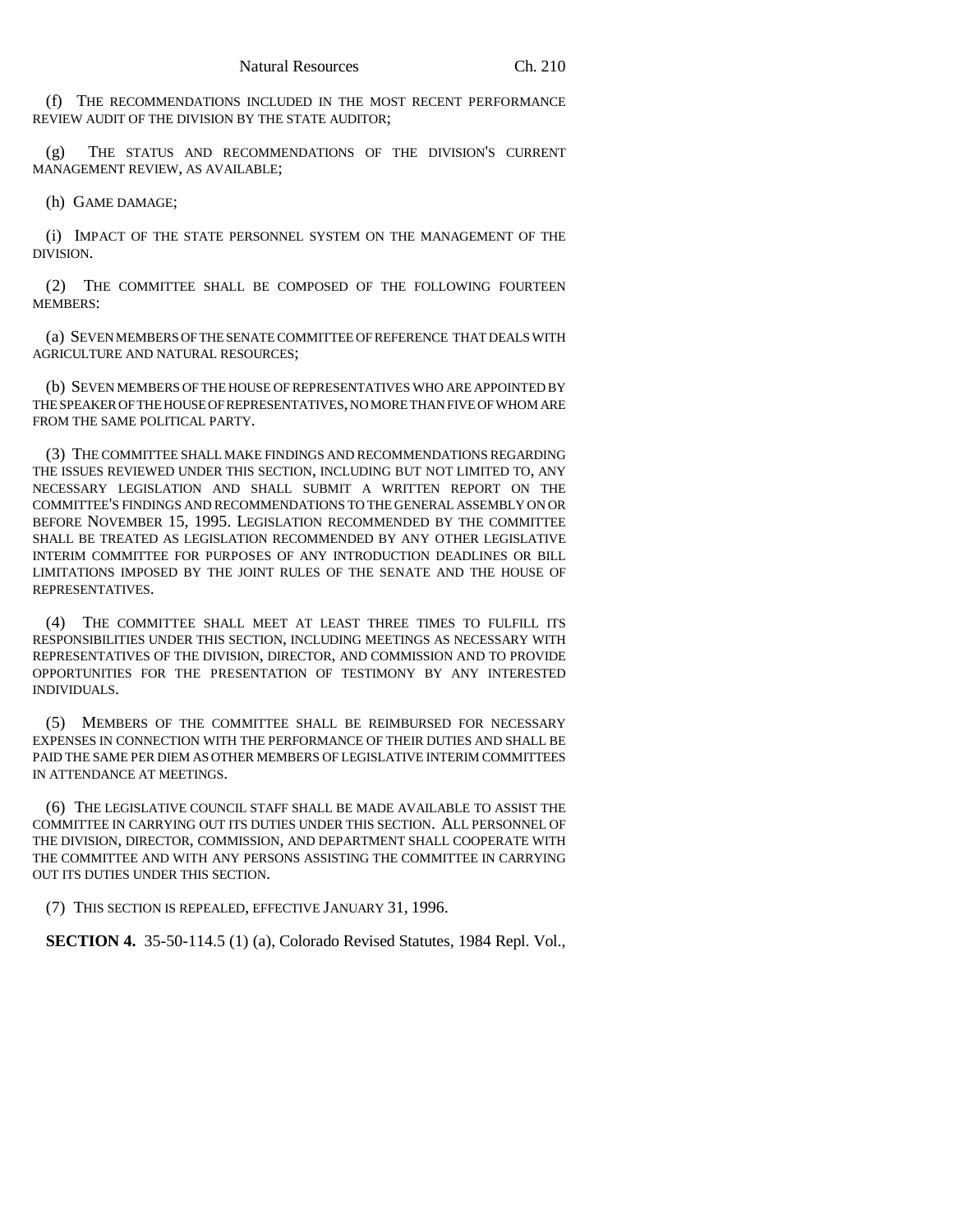as amended by House Bill 95-1129, enacted at the First Regular Session of the Sixtieth General Assembly, is amended to read:

**35-50-114.5. Cervidae disease revolving fund - creation.** (1) (a) The commission may levy an assessment of no more than five dollars per head of cervidae per year from the owners of alternative livestock cervidae or captive wildlife cervidae which shall be transmitted to the state treasurer who shall credit the same to the cervidae disease revolving fund, which fund is hereby created. THIS ASSESSMENT SHALL BE DETERMINED BY THE COMMISSION, UPON THE RECOMMENDATION OF THE CAPTIVE WILDLIFE AND ALTERNATIVE LIVESTOCK BOARD, AND SHALL BE IN AN AMOUNT, NOT TO EXCEED EIGHT DOLLARS PER HEAD OF CERVIDAE PER YEAR, REFLECTING THE DIRECT AND INDIRECT EXPENSES OF CARRYING OUT THE PURPOSES OF THIS SECTION. The fund shall be maintained at a level of no more than two hundred thousand dollars and shall be administered by the commission pursuant to the recommendations of the captive wildlife and alternative livestock board created in section 33-1-121, C.R.S. ADMINISTRATION OF THE FUND SHALL INCLUDE SETTING A MINIMUM RESERVE LEVEL FOR THE FUND. An assessment shall not be levied or collected on cervidae owned by a zoological park that is accredited by the American zoo and aquarium association. A zoological park that does not pay into the fund is not eligible for indemnification under this section.

**SECTION 5.** 35-50-114.5 (3) (b), Colorado Revised Statutes, 1984 Repl. Vol., as amended, is amended, and the said  $35-50-114.5$  (3) is further amended  $\overrightarrow{BY}$  THE ADDITION OF A NEW PARAGRAPH, to read:

**35-50-114.5. Cervidae disease revolving fund - creation.** (3) (b) Combined state and federal indemnity shall not exceed eighty percent of actual appraised MARKET value, AS DETERMINED BY THE ALTERNATIVE LIVESTOCK AND CAPTIVE WILDLIFE BOARD.

(c) THE AMOUNT OF INDEMNIFICATION PAYMENTS TO OWNERS OF CERVIDAE DESTROYED UNDER ORDER OF THE STATE VETERINARIAN FOR THE CONTROL OF CONTAGIOUS AND INFECTIOUS DISEASE SHALL BE DETERMINED BY THE CAPTIVE WILDLIFE AND ALTERNATIVE LIVESTOCK BOARD, SUBJECT TO APPROVAL BY THE COMMISSION.

**SECTION 6. Appropriation - loans authorized.** (1) In addition to any other appropriation, there is hereby appropriated, out of any moneys in the cervidae disease revolving fund created in section 35-50-114.5, Colorado Revised Statutes, not otherwise appropriated, to the department of agriculture, agricultural services division, the sum of one hundred twenty thousand dollars (\$120,000), or so much thereof as may be necessary, for the implementation of this act. This appropriation shall become available upon passage of this act and shall remain available until July 1, 1996.

(2) For the purpose of implementing this act prior to sufficient moneys becoming available in the cervidae disease revolving fund, the department of agriculture is authorized to borrow moneys from the wildlife cash fund and the controlled maintenance trust fund, upon passage of this act. The department of agriculture may borrow an amount not to exceed half of the amount of the appropriation in subsection (1) of this section from each of said funds. Moneys borrowed from the two funds